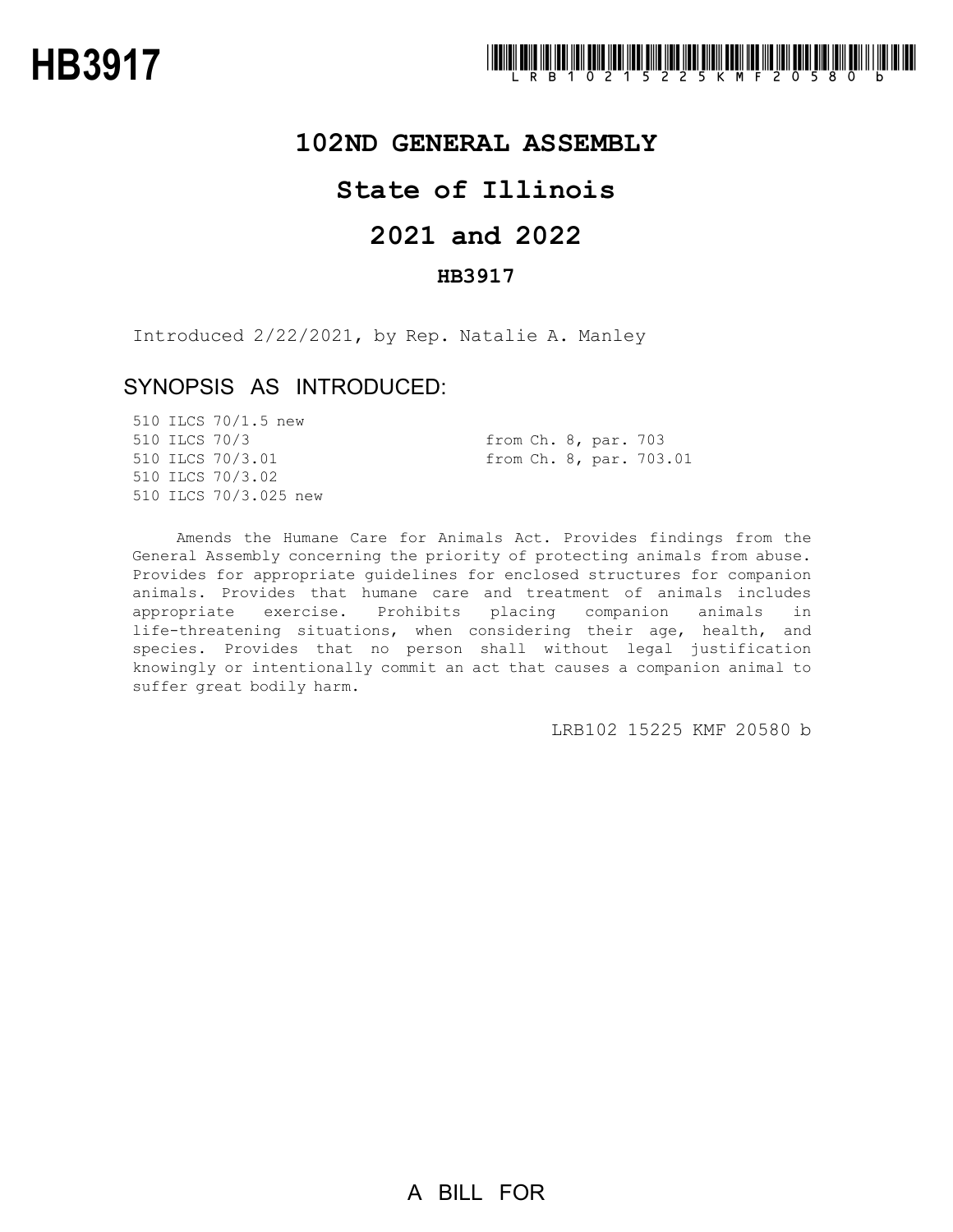AN ACT concerning animals. 1

#### **Be it enacted by the People of the State of Illinois, represented in the General Assembly:** 2 3

Section 5. The Humane Care for Animals Act is amended by changing Sections 2, 3, 3.01, 3.02 and 3.02-1 and by adding Sections 1.5 and 3.025 as follows: 4 5 6

| 7  | $(510$ ILCS $70/1.5$ new)                                  |
|----|------------------------------------------------------------|
| 8  | Sec. 1.5. Findings. The General Assembly finds that:       |
| 9  | (1) Animals are sentient beings capable of feeling         |
| 10 | pain, sorrow, and fear as well as pleasure, joy, and       |
| 11 | contentment.                                               |
| 12 | (2) Animals are a precious resource for the people of      |
| 13 | the State of Illinois.                                     |
| 14 | (3) As such, the people of the State of Illinois have      |
| 15 | an obligation to protect animals from unnecessary pain and |
| 16 | suffering.                                                 |
| 17 | (4) There is a direct correlation between the abuse of     |
| 18 | animals and violence against human beings.                 |
| 19 | (5) Therefore, the protection of animals from mental       |
| 20 | and physical abuse, sexual abuse, exploitation, and        |
| 21 | neglect is at the core of the duties and fundamental       |
| 22 | responsibilities of the General Assembly.                  |
|    |                                                            |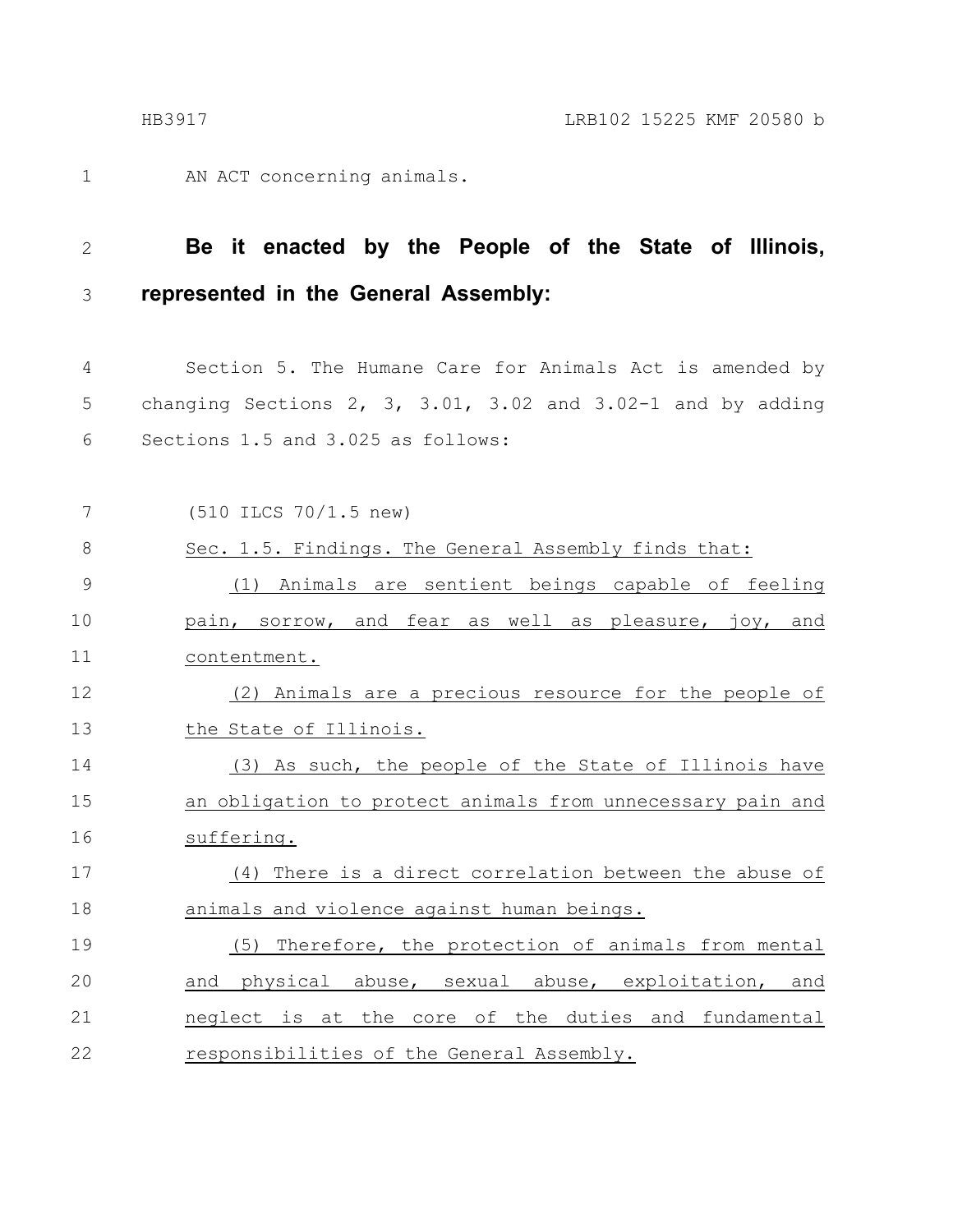26

HB3917 - 2 - LRB102 15225 KMF 20580 b

(510 ILCS 70/3) (from Ch. 8, par. 703) Sec. 3. Owner's duties. (a) Each owner shall provide for each of his or her animals: (1) a sufficient quantity of good quality, wholesome food and water; (2) adequate shelter and protection from the weather and, for companion animals, by means of an enclosed structure with appropriate ventilation, sufficient to protect the companion animal from all weather conditions suitable for the age, species, and physical condition of the animal so as to maintain the animal in a state of good health being free from disease or illness and in a condition of proper body weight and temperature for the age and species of the animal; the shelter shall provide adequate bedding to protect against cold and dampness and that is maintained to protect the domestic animal as to not jeopardize the animal's health; crates shall be of sufficient size to allow the animal to fully stretch its body out and move around; (3) veterinary care so as to maintain the animal in a state of good health being free from disease or illness and in a condition of proper body weight and temperature for the age and species of the animal and when needed to prevent suffering; and 1 2 3 4 5 6 7 8 9 10 11 12 13 14 15 16 17 18 19 20 21 22 23 24 25

(4) humane care and treatment, including appropriate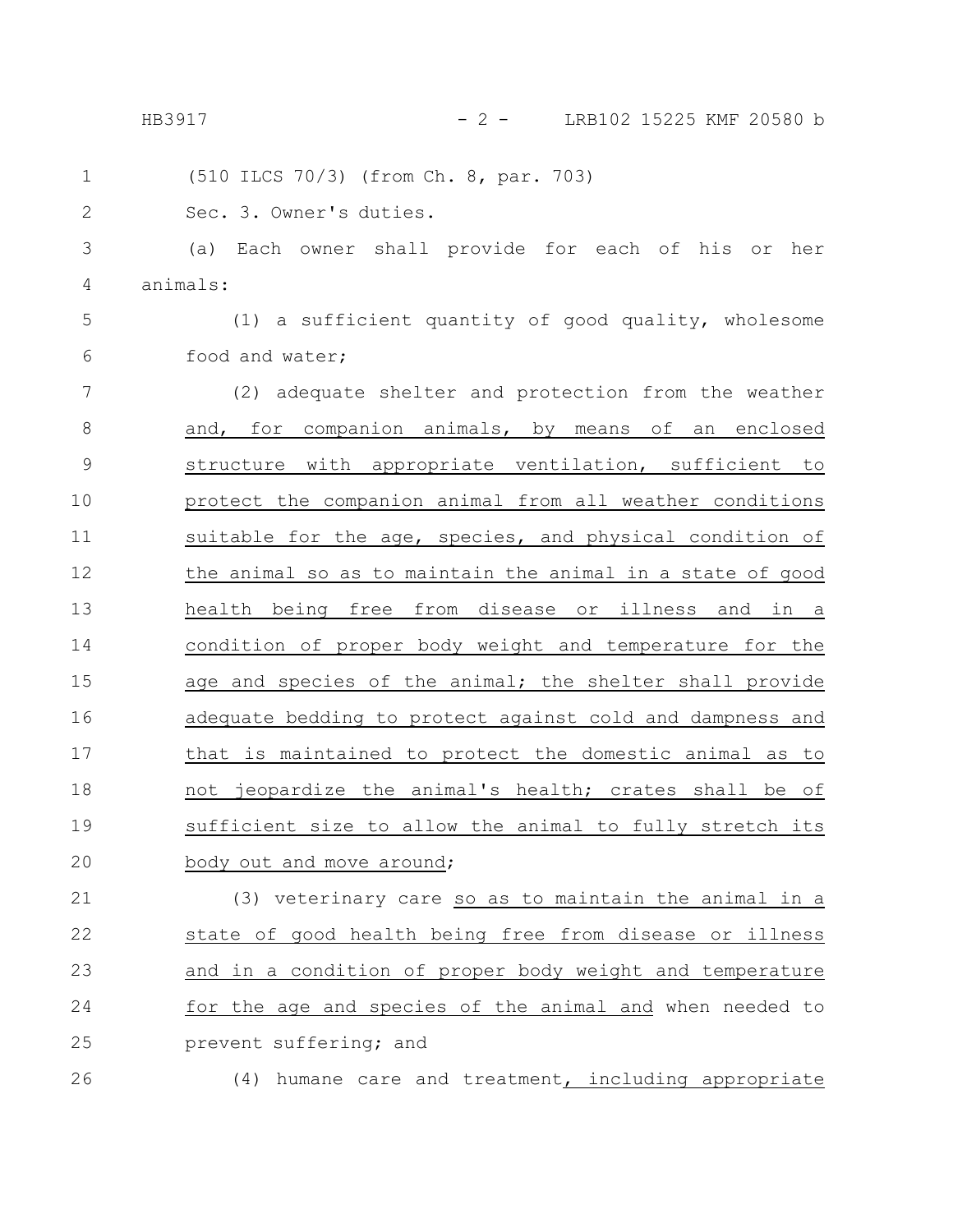HB3917 - 3 - LRB102 15225 KMF 20580 b

exercise. (b) To lawfully tether a dog outdoors, an owner must ensure that the dog: (1) does not suffer from a condition that is known, by that person, to be exacerbated by tethering; (2) is tethered in a manner that will prevent it from becoming entangled with other tethered dogs; (3) is not tethered with a lead that (i) exceeds one-eighth of the dog's body weight or (ii) is a tow chain or a log chain; (4) is tethered with a lead that measures, when rounded to the nearest whole foot, at least 10 feet in length; (5) is tethered with a properly fitting harness or collar other than the lead or a pinch, prong, or choke-type collar; and (6) is not tethered in a manner that will allow it to reach within the property of another person, a public walkway, or a road. (c) Subsection (b) of this Section shall not be construed to prohibit: (1) a person from walking a dog with a hand-held leash; (2) conduct that is directly related to the cultivating of agricultural products, including shepherding or herding cattle or livestock, if the 1 2 3 4 5 6 7 8 9 10 11 12 13 14 15 16 17 18 19 20 21 22 23 24 25 26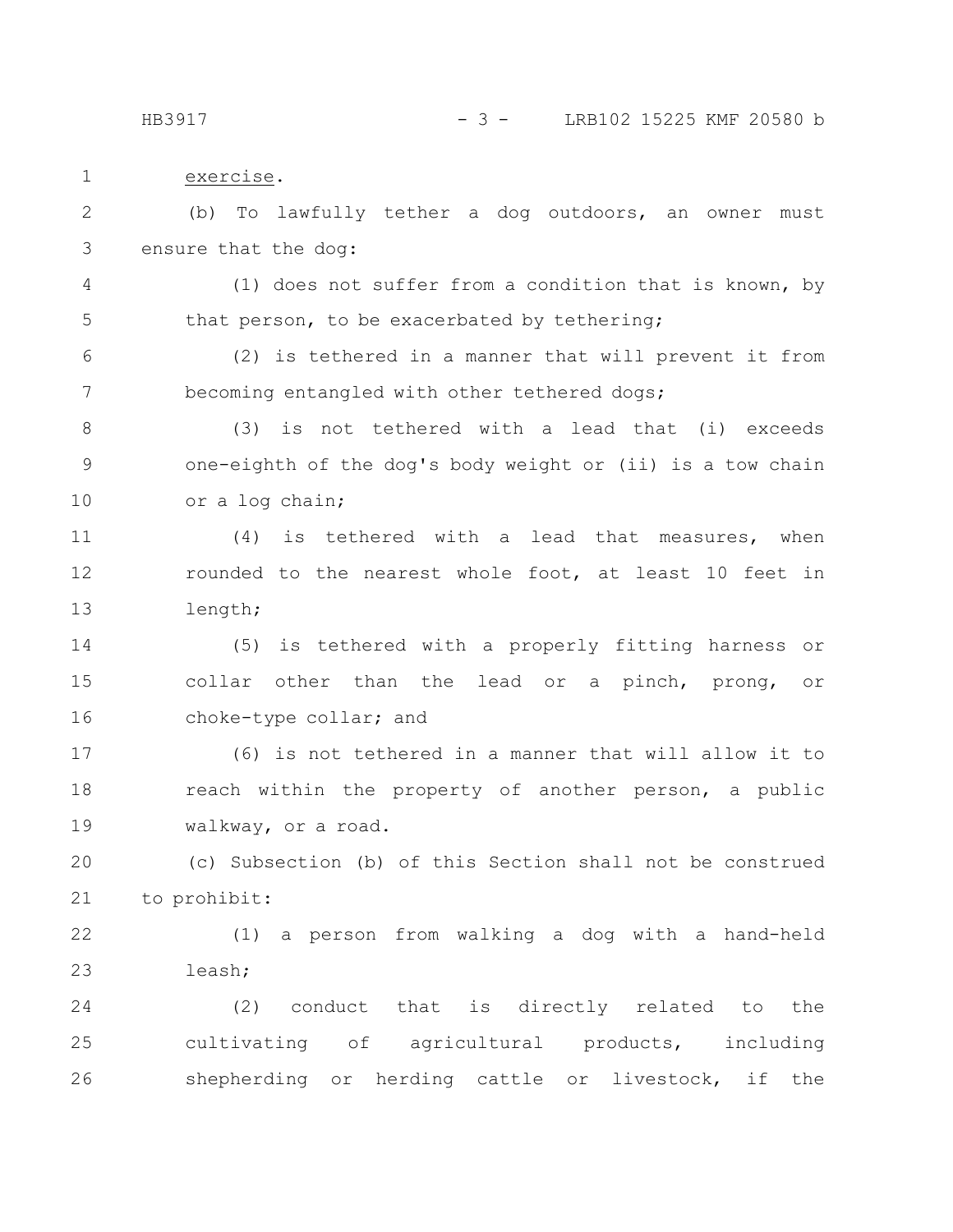restraint is reasonably necessary for the safety of the dog; 1 2

(3) the tethering of a dog while at an organized and lawful animal function, such as hunting, obedience training, performance and conformance events, or law enforcement training, or while in the pursuit of working or competing in those endeavors; or 3 4 5 6 7

(4) a dog restrained in compliance with the requirements of a camping or recreational area as defined by a federal, State, or local authority or jurisdiction. 8 9 10

(d) A person convicted of violating subsection (a) of this Section is guilty of a Class B misdemeanor. A second or subsequent violation of subsection (a) of this Section is a Class 4 felony with every day that a violation continues constituting a separate offense. In addition to any other penalty provided by law, upon conviction for violating subsection (a) of this Section, the court may order the convicted person to undergo a psychological or psychiatric evaluation and to undergo any treatment at the convicted person's expense that the court determines to be appropriate after due consideration of the evaluation. If the convicted person is a juvenile or a companion animal hoarder, the court must order the convicted person to undergo a psychological or psychiatric evaluation and to undergo treatment that the court determines to be appropriate after due consideration of the evaluation. 11 12 13 14 15 16 17 18 19 20 21 22 23 24 25 26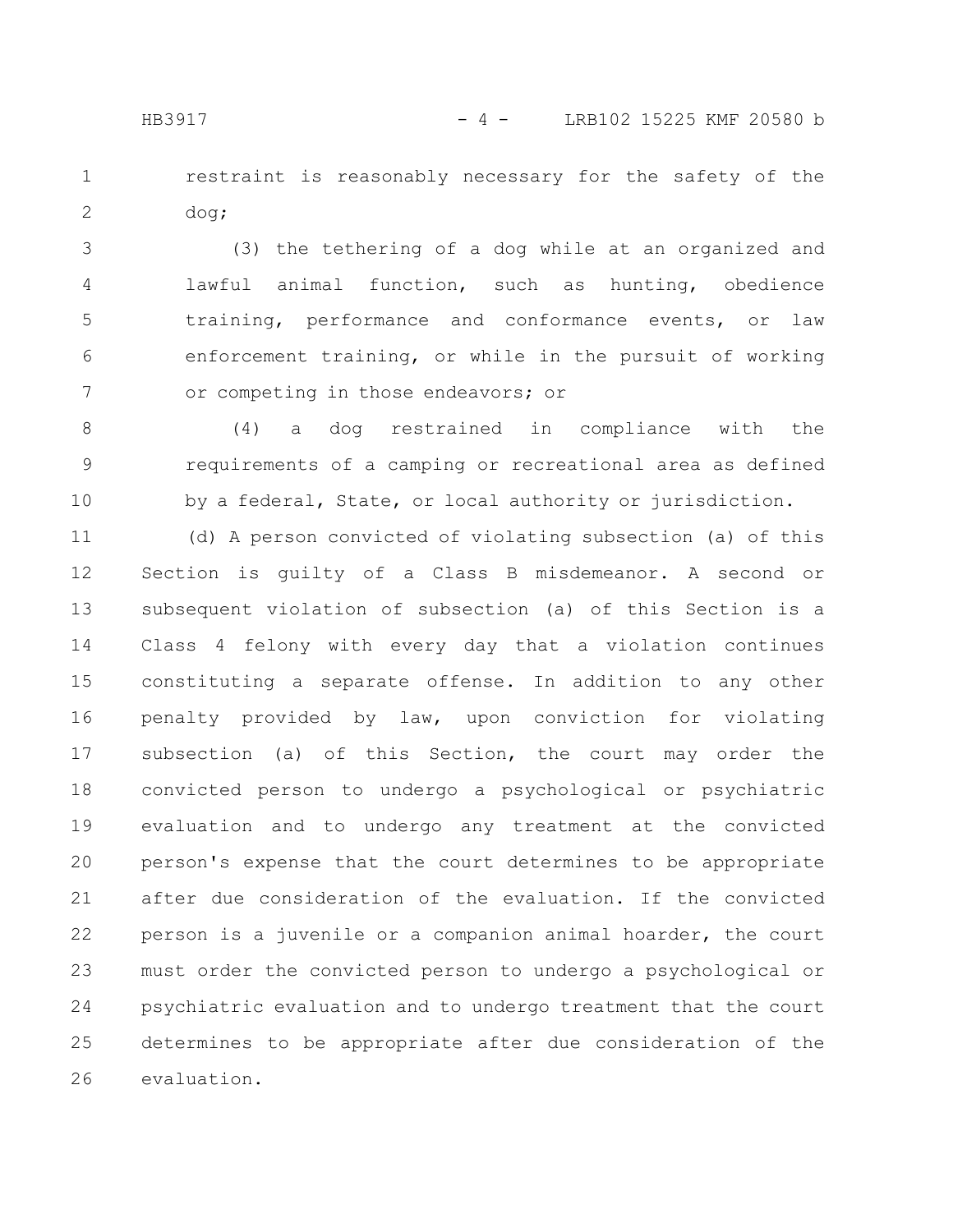HB3917 - 5 - LRB102 15225 KMF 20580 b

(e) A person convicted of violating subsection (b) of this Section is guilty of a Class B misdemeanor. 1 2

(f) As used in this Section, "tether" means to restrain by tying to an object or structure, including, without limitation, a house, tree, fence, post, garage, shed, or clothes line at a person's residence or business, by any means, including, without limitation, a chain, rope, cord, leash, or running line. 3 4 5 6 7 8

(Source: P.A. 98-101, eff. 1-1-14.) 9

(510 ILCS 70/3.01) (from Ch. 8, par. 703.01) 10

Sec. 3.01. Cruel treatment. 11

(a) No person or owner shall may beat, cruelly treat, torment, starve, overwork or otherwise abuse any animal. 12 13

(b) No owner shall may abandon any animal where it may become a public charge or may experience pain and suffering from suffer injury, hunger or exposure. 14 15 16

(c) No owner of a dog or cat that is a companion animal shall may expose the dog or cat in a manner that places the dog or cat in a life-threatening situation based on the animal's age, health, or species, for a prolonged period of time in extreme heat or cold conditions that: 17 18 19 20 21

(1) may result  $\frac{1}{10}$  results in injury to or death of the animal; or 22 23

(2) may result results in hypothermia, hyperthermia, frostbite, or similar condition as diagnosed by a doctor 24 25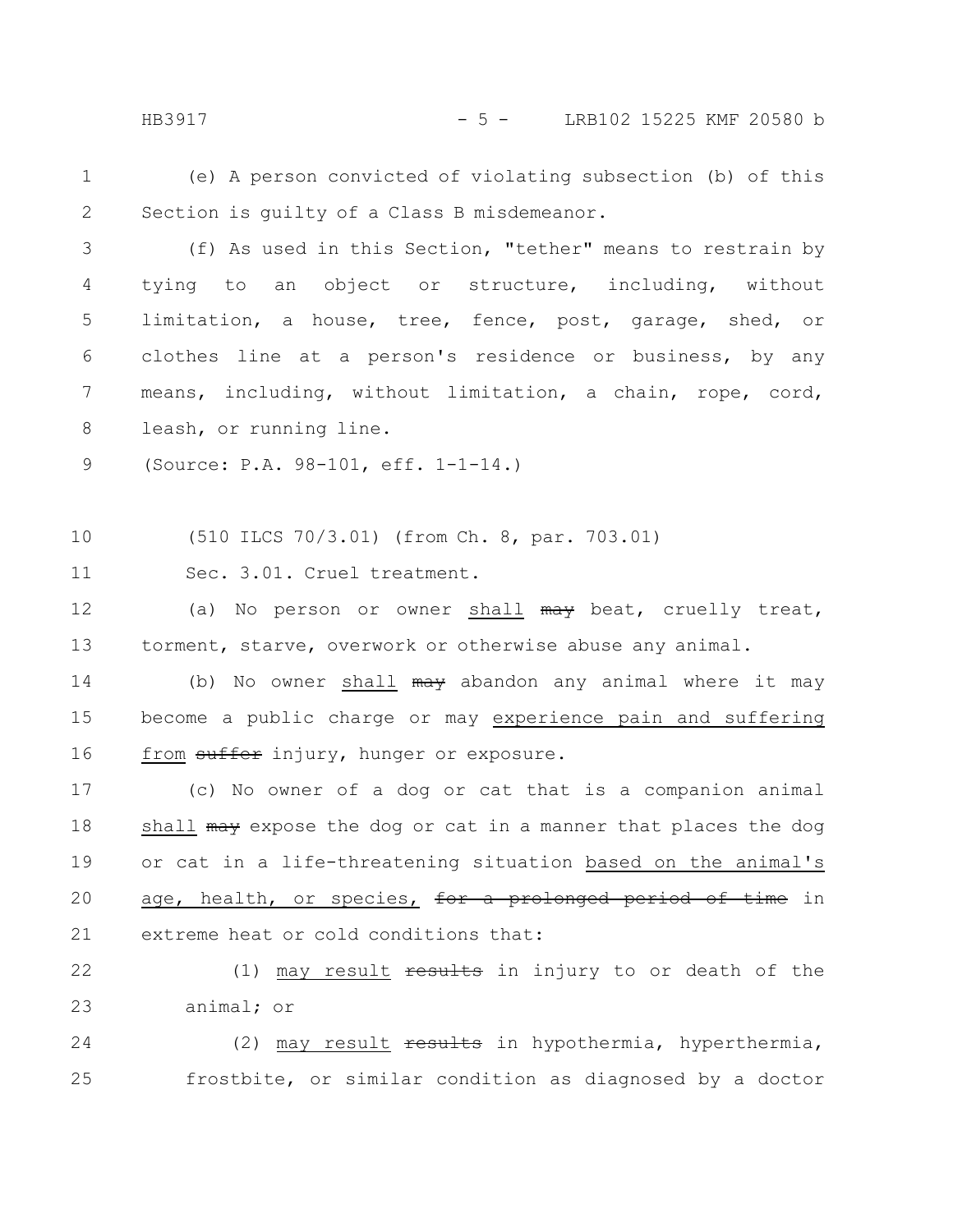HB3917 - 6 - LRB102 15225 KMF 20580 b

1

of veterinary medicine.

(c-5) Nothing in this Section shall prohibit an animal from being impounded in an emergency situation under subsection (b) of Section 12 of this Act. 2 3 4

(c-10) Nothing in this Section shall prohibit a law enforcement officer from taking temporary custody of a dog or cat that is a companion animal that is exposed in a manner that places the dog or cat in a life-threatening situation for a prolonged period of time in extreme heat or cold conditions that may result in injury or death of the dog or cat or may result in hypothermia, hyperthermia, frostbite, or similar condition. Upon taking temporary custody of the dog or cat under this subsection (c-10), the law enforcement officer shall attempt to contact the owner of the dog or cat and shall seek emergency veterinary care for the animal as soon as available. The law enforcement officer shall leave information of the location of the dog or cat if the owner cannot be reached. The owner of the dog or cat is responsible for any costs of providing care to the dog or cat. 5 6 7 8 9 10 11 12 13 14 15 16 17 18 19

(d) A person convicted of violating this Section is guilty of a Class A misdemeanor. A second or subsequent conviction for a violation of this Section is a Class 4 felony. In addition to any other penalty provided by law, a person who is convicted of violating subsection (a) upon a companion animal in the presence of a child, as defined in Section 12-0.1 of the Criminal Code of 2012, shall be subject to a fine of \$250 and 20 21 22 23 24 25 26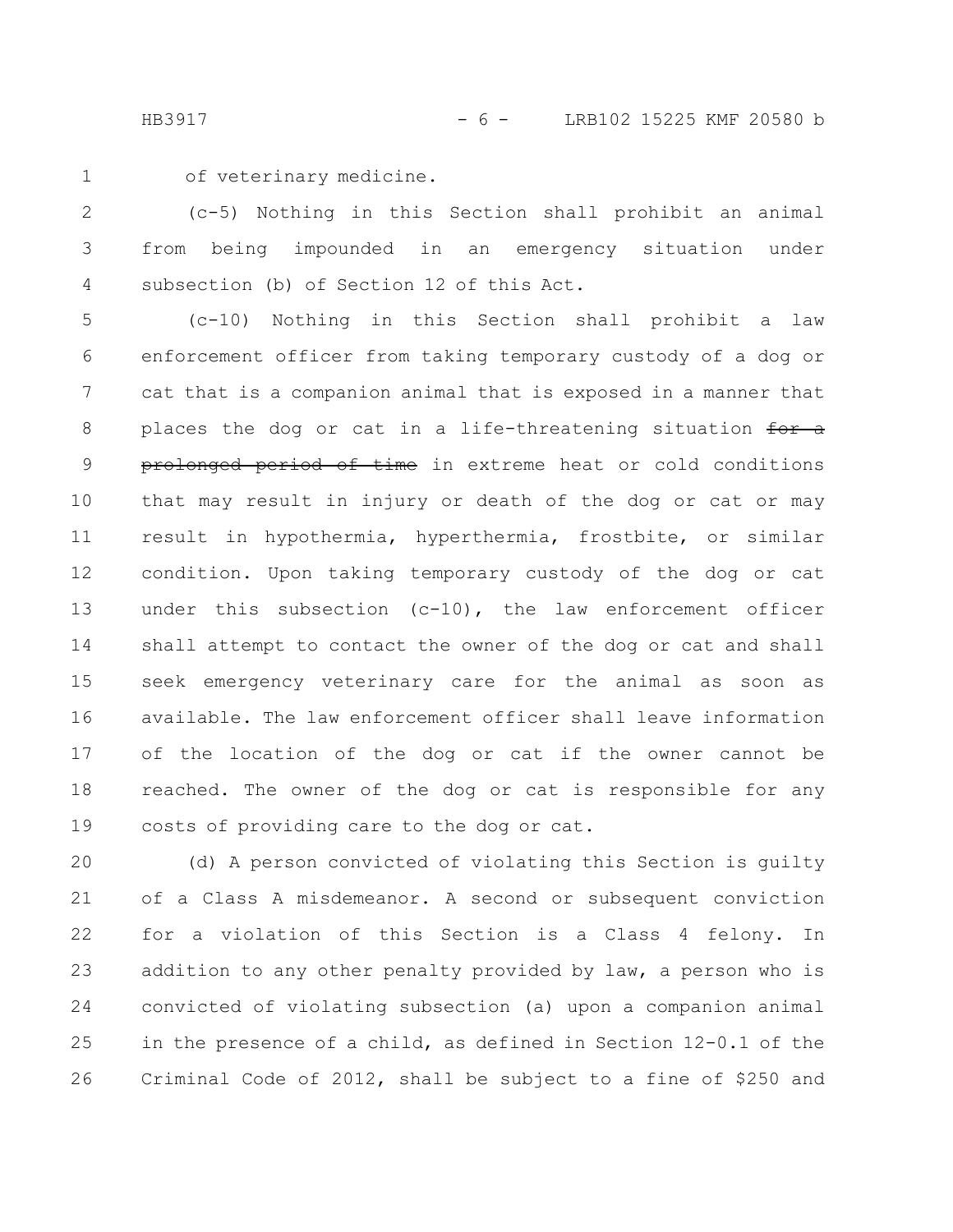HB3917 - 7 - LRB102 15225 KMF 20580 b

ordered to perform community service for not less than 100 hours. In addition to any other penalty provided by law, upon conviction for violating this Section, the court may order the convicted person to undergo a psychological or psychiatric evaluation and to undergo any treatment at the convicted person's expense that the court determines to be appropriate after due consideration of the evidence. If the convicted person is a juvenile or a companion animal hoarder, the court must order the convicted person to undergo a psychological or psychiatric evaluation and to undergo treatment that the court determines to be appropriate after due consideration of the evaluation. 1 2 3 4 5 6 7 8 9 10 11 12

(Source: P.A. 99-311, eff. 1-1-16; 99-357, eff. 1-1-16; 99-642, eff. 7-28-16; 99-782, eff. 8-12-16; 100-740, eff.  $1 - 1 - 19.$ 13 14 15

(510 ILCS 70/3.02) 16

Sec. 3.02. Aggravated cruelty. 17

(a) No person shall without legal justification knowingly or may intentionally commit an act that causes a companion animal to suffer great bodily harm serious injury or death. Aggravated cruelty does not include euthanasia of a companion animal through recognized methods approved by the Department of Agriculture unless prohibited under subsection (b). 18 19 20 21 22 23

(b) (Blank). No individual, except a licensed veterinarian as exempted under Section 3.09, may knowingly or intentionally 24 25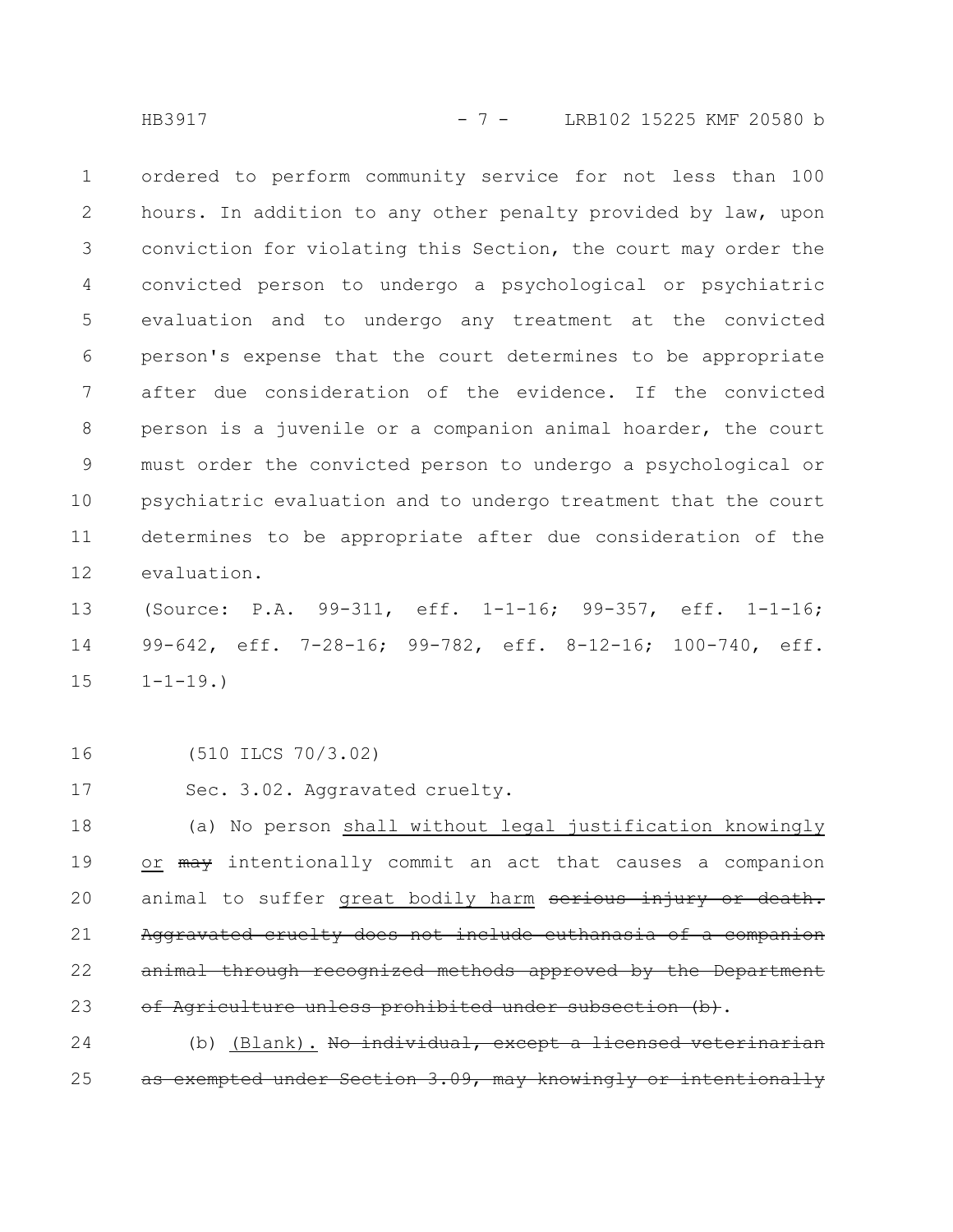#### euthanize or authorize the euthanasia use of carbon monoxide. 1 2

(c) A person convicted of violating Section 3.02 is guilty of a Class 4 felony. A second or subsequent violation is a Class 3 felony. In addition to any other penalty provided by law, upon conviction for violating this Section, the court may order the convicted person to undergo a psychological or psychiatric evaluation and to undergo any treatment at the convicted person's expense that the court determines to be appropriate after due consideration of the evaluation. If the convicted person is a juvenile or a companion animal hoarder, the court must order the convicted person to undergo a psychological or psychiatric evaluation and to undergo treatment that the court determines to be appropriate after due consideration of the evaluation. 3 4 5 6 7 8 9 10 11 12 13 14 15

(Source: P.A. 96-780, eff. 8-28-09.) 16

(510 ILCS 70/3.025 new) 17